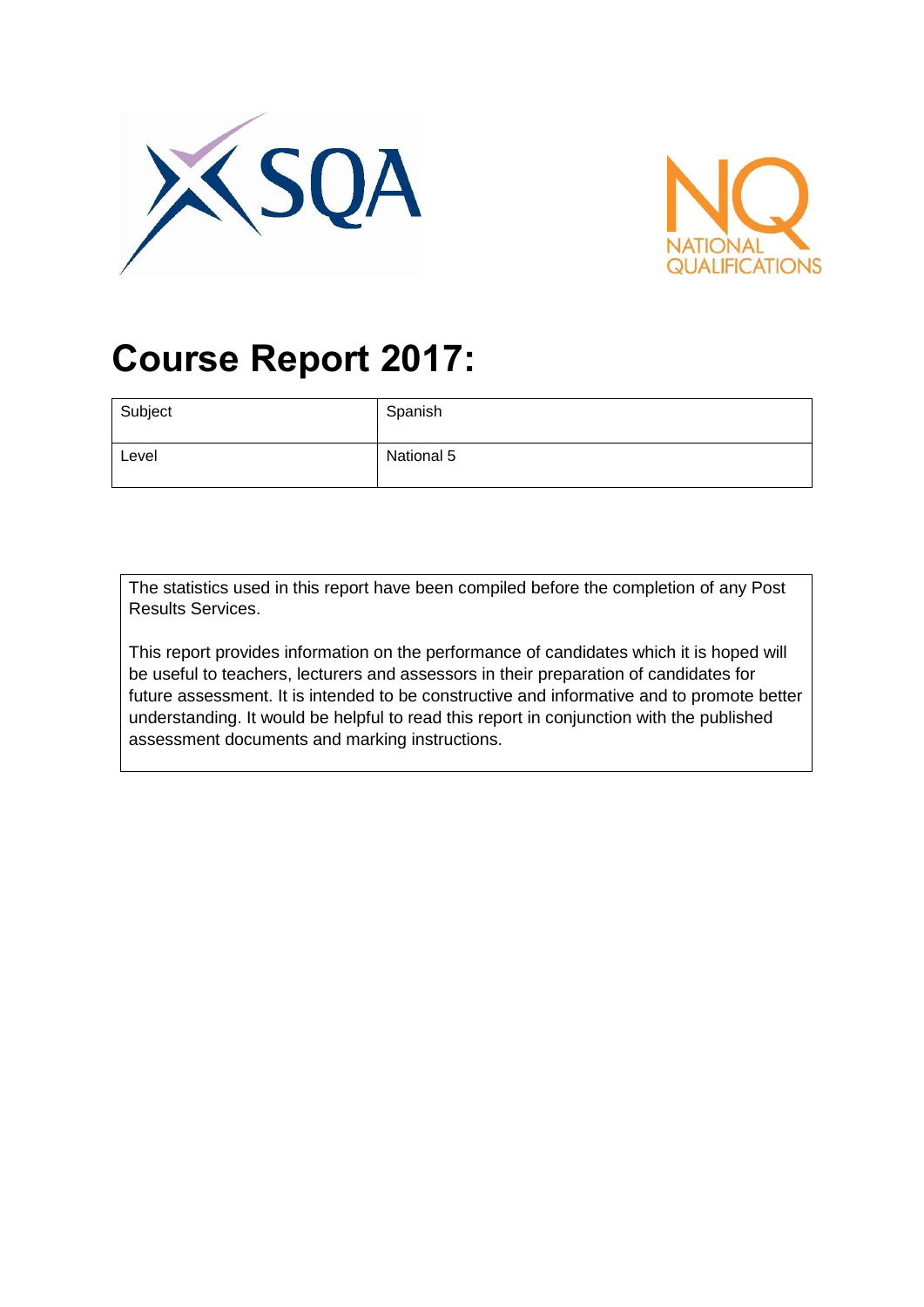## **Section 1: Comments on the assessment**

#### **Component 1: question paper 1: Reading and Writing**

Overall, this year's candidates performed well in Reading, Writing and Listening. There were examples of very good performances in all components of the question papers, and markers remarked in their reports that there were very few poor performances in the three components. In line with the Course Assessment Specification requirements, the question papers covered the four contexts of society, learning, employability and culture.

Markers noted that there were a wide range of questions in both the Reading and Listening question papers. In Reading, there were a couple of questions that challenged candidates in terms of amount of detail required. In Listening, markers commented that there was the appropriate amount of challenge and demand in terms of the questioning and content.

In **Reading** and **Listening**, overall, the sections were balanced in terms of high, low and average demand questions.

In **Reading**, candidates read three texts of approximately 150–200 words in Spanish and answer (in English) the questions that followed each text. The three texts in this year's paper covered the contexts of learning (text 1 – mobile phones in the classroom), employability (text 2 – online recruitment agency) and culture (text 3 – travel agencies).

In **Writing**, candidates read a job advert for a waiter/waitress in Spanish and responded to a task with six bullet points, of which the first four were predictable, ie: name, age and where they live, school/college/education experience until now, skills/interests which make you right for the job, and related work experience. The last two unpredictable bullet points were: your level of Spanish and why you want this job. Candidates wrote an e-mail applying for the job in Spanish by addressing these six bullet points.

#### **Component 2: question paper 2: Listening**

In the **Listening** question paper, which covered the context of society, candidates listened to Item 1, a short monologue of approximately one minute, in which Ana talked about technology. In Item 2 candidates listened to Ana talking to Javi about television. After each Item, candidates answered questions in English.

#### **Component 3: performance: Talking**

The talking coursework component performed as expected and is the same task year on year.

Revised marking instructions were published for session 2016–17, but the aim and format of the task remained unchanged. In the talking performance, candidates are still required to carry out a spoken presentation and then take part in a conversation directly afterwards.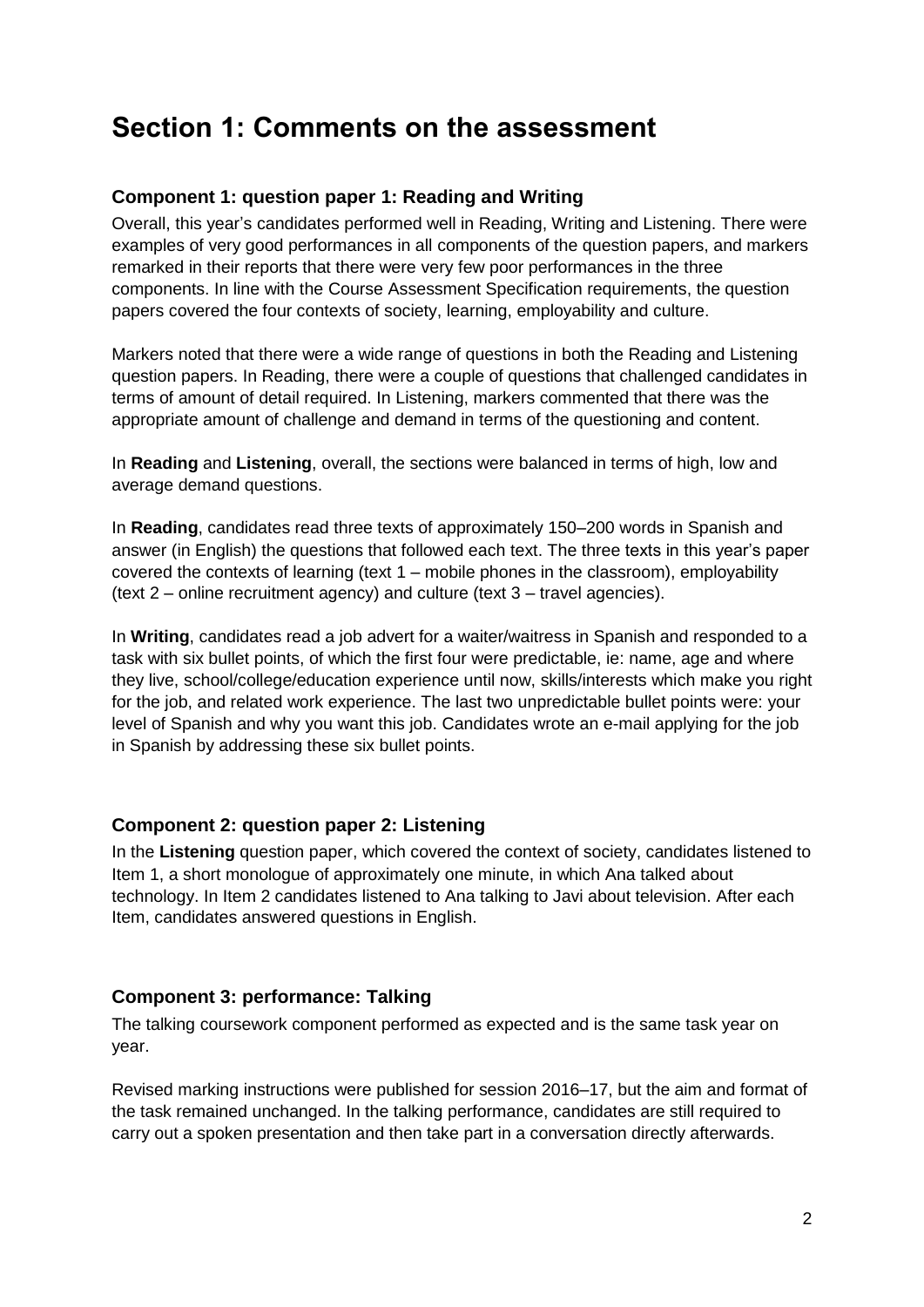In both the presentation and conversation sections, candidates have to employ detailed language at National 5 level. The four aspects of the performance were also unchanged.

Centres are familiar with how this coursework task works, and feedback from the Spanish verification team confirmed that the revised marking instructions allowed centres to mark candidates' performances with confidence. The majority of centres sampled this session marked candidates' performances in line with national standards.

In the performance, candidates should aim to demonstrate their abilities against the four aspects: content, accuracy, language resource and interaction.

Assessors play an important role in that prior to the assessment they guide candidates in the choice of topics and contexts. In the sample of centres verified this year, candidates had been encouraged to select topics/contexts that gave candidates the opportunity to demonstrate their ability against the four aspects. The topics/contexts selected by candidates provided scope for them to use detailed spoken language.

## **Section 2: Comments on candidate performance**

### **Areas in which candidates performed well**

#### **Component 1: question paper 1: Reading and Writing**

The performance of candidates across all three question papers this year was pleasing, and many candidates were able to access the vast majority of questions in the Reading, Writing and Listening question papers, providing accurate responses which showed their comprehension of the texts.

In Writing, markers noted that this year again many candidates responded well to the overall task, and in particular coped well with the two unpredictable bullet points.

In **Reading**, it was clear that for the vast majority of candidates, the content of each of the three texts was appropriate and relevant, and many candidates coped well with the three texts. This section provided a good opportunity for candidates to show progression from the internal unit requirements to the external course assessment of Reading.

There was a very high level of response in the Reading section of the question paper, with very little evidence of candidates running out of time or being unable to complete the paper on time. There were few questions in the Reading paper with no response.

The questions following each piece of text were clearly worded and accessible to candidates, making it straightforward for most candidates to locate the answers in the text from the wording of the questions. In particular, questions 2(d)(i) (*Why did he want a job?: to pay for his everyday life*), 3(a) *(According to the article, travel agencies have suffered losses in recent years. What reasons does the article give for this? State any two: the economic crisis/booking flights online/buying nights in a hotel from a mobile*) and question 3(c)(iv)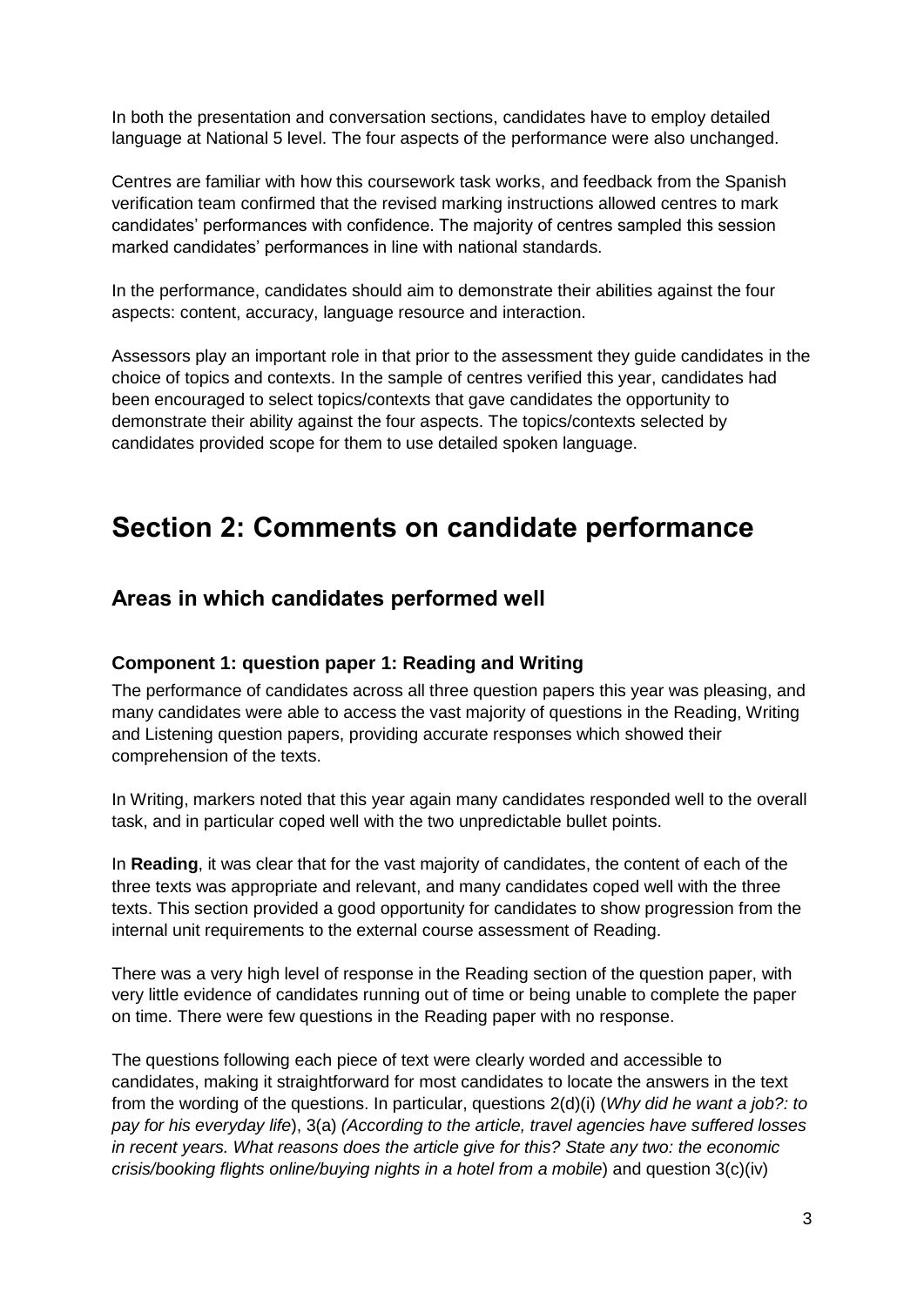(*According to Javier, what do travel agencies have to do to survive?: offer something different/anticipate customers' wishes*) were all answered well by most candidates. Candidates who answered using good, clear English expression were able to access the range of marks available.

In **Writing**, it was noted that a large number of candidates had addressed all the bullet points fully. A wide range of vocabulary and structures was evident in the writings, which were awarded 16 or 20, and equally in the same pegged marks there were good levels of accuracy across the task. There were many examples again this year of detailed writings with a good range of expression, structures and accuracy throughout, and many examples where the content of the writing was clearly relevant and consistent with a job application e-mail. Many candidates this year showed a high level of accuracy in addressing the last two unpredictable bullet points in particular, with the use of such phrases as '*llevo seis años estudiando español y lo hablo con fluidez*', '*deseo este trabajo simplemente para costear mi vida*', and '*me gustaría trabajar en el extranjero y aprender más sobre la cultura española*'.

Throughout the writing, there was good evidence of candidates moving away from listing (eg in school subjects) to providing examples of detailed language and structures such as '*las asignaturas que estudio este curso son muy importantes para mi futuro, como por ejemplo las mates y la física porque me gustaría ser ingeniero*'. There was also evidence of good verb control, with many candidates applying a good level of accuracy to a wide range of verbs. In addition, it should be noted that the present tense in the work experience bullet point is just as valid as using the preterite tense and/or the imperfect tense. Many candidates were able to maintain a good level of accuracy throughout the writing, such as maintaining consistency in the use of adjectives and adjectival agreement, using verbs accurately in terms of person and tense and employing conjunctions and other structures appropriately and correctly.

There were fewer examples than in previous years of candidates including irrelevant content in the writing task, and indeed, the vast majority of candidates attempted the last two unpredictable bullet points.

#### **Component 2: question paper 2: Listening**

In **Listening**, markers noted there were very few 'No Response' answers, which indicates that the topic areas of technology and television were familiar vocabulary areas to candidates. Item 1 (technology) also included vocabulary such as free time expressions (eg '*escuchar música*', '*jugando en el jardín*' and '*veía los dibuos animados*') and time expressions ('*cuando era más joven*', '*hace cinco años*'). Item 2 (television) also included vocabulary from the areas of daily routine ('*me levanto tarde*'), chores ('*tengo que hacer la cama…pasear al perro*') and family members ('*mis padres..mi hermano…mi abuela*').

The wording of the questions was clear and enabled candidates to pick out the vocabulary that was required for the answers. In question 1(a), knowledge of vocabulary relating to the area of where you live was accessible to most candidates, and allowed the candidates to use either of two pieces of information: *Where does Ana live? State any one thing: '…vivo en un pueblo pequeño a unos treinta kilómetros de la ciudad*'. Equally, candidates did well in answering the supported marks questions 1(b) and 2(b), and many were able to access the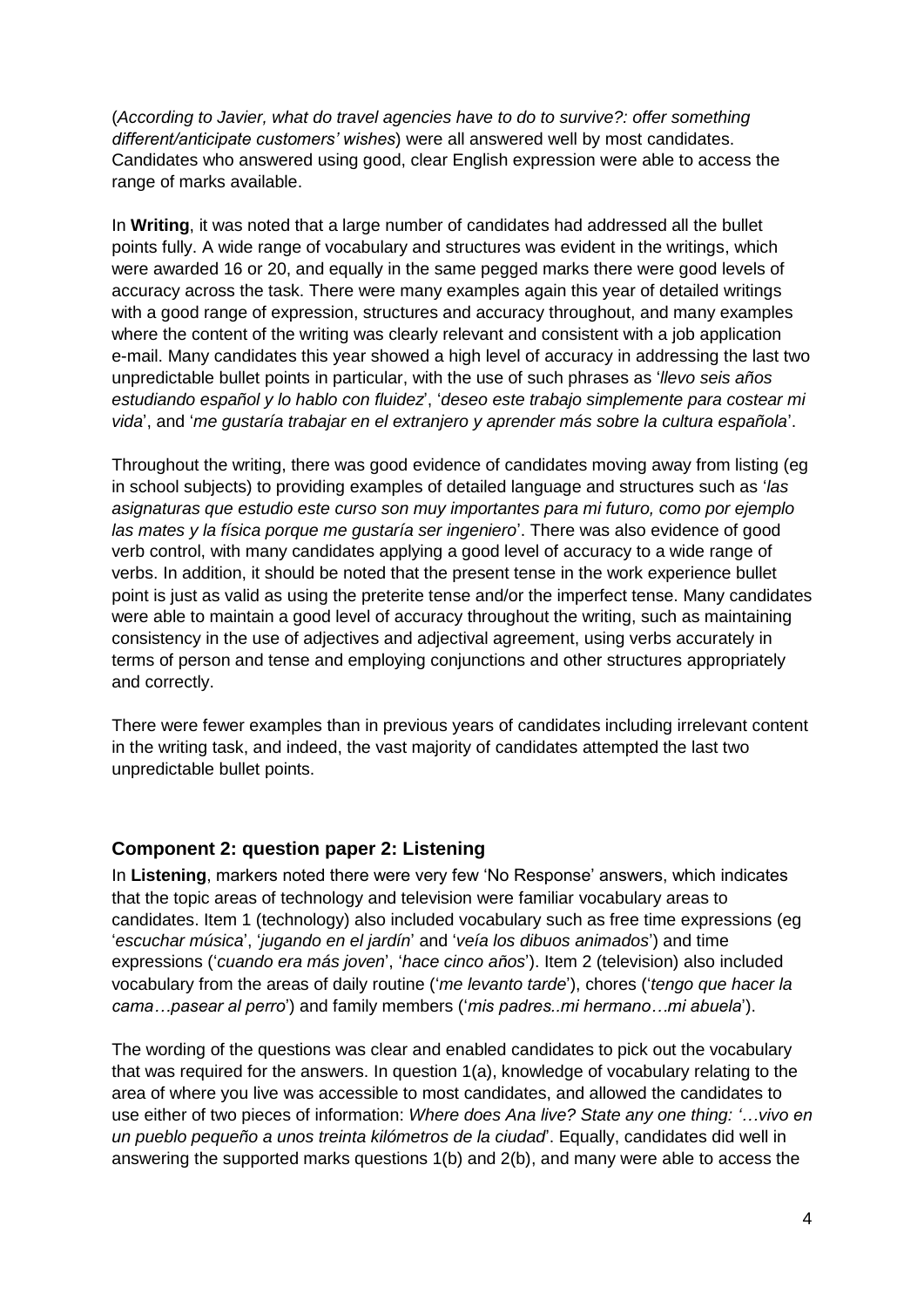information required for the questions around the television programmes, such as 2(e) *Why does she like music programmes? State any one thing: 'porque son divertidos y me relajan*'.

#### **Component 3: Performance: Talking**

Based on the talking performances sampled from centres this session, the overall quality of candidate performance was high.

#### **Presentation section (10 marks)**

Candidates performed very well in the presentation section of the Performance. Based on the centres verified, the majority of candidates were awarded pegged marks 8 or 10. This is as expected given that this section of the performance can be thoroughly prepared ahead of the assessment.

#### **Conversation section (15 marks) and sustaining the conversation (5 marks)**

Candidates coped well, and among the centres sampled, the majority of candidates were awarded pegged marks 12 or 15.

With regards to the 'sustaining the conversation' aspect, most candidates sustained the conversation well, despite any errors, and were awarded 3 or 5 marks for this aspect.

### **Areas which candidates found demanding**

#### **Component 1: question paper 1: Reading and Writing**

#### **Reading**

Many candidates this year found the Reading paper accessible. However, for some candidates, some of the answers required an element of detail that they did not provide, and thus were not able to access the higher marks.

In text 1 in both question 1(b) (According to the article, what are the advantages of educational apps? State two things) and question 1(d) (Carlota Fuentes Girón believes her son spends too much time on his phone in class. What does she think school is the ideal time for? Give details of two things), some candidates did not translate correctly the words *alumno* and *compañeros de clase*, mistranslating these as 'class' and 'friends' respectively. In text 1 question (f) (What does Juan believe a teacher will say at the start of a class in the future? State two things), some candidates omitted the translation of *en vez de* and thus were not awarded the second mark. At National 5 level candidates should be looking for qualifiers and detail in their answers, even when they are 1-mark questions.

In text 2, there were two questions that seemed to challenge some candidates. Question 2(c) (*On the Primerpaso website, you can find job offers from many companies. What do these companies look for? Sate two things*) required candidates to include the translation of *jóvenes* in their answer. Without this word, answering correctly with part-time jobs and fixed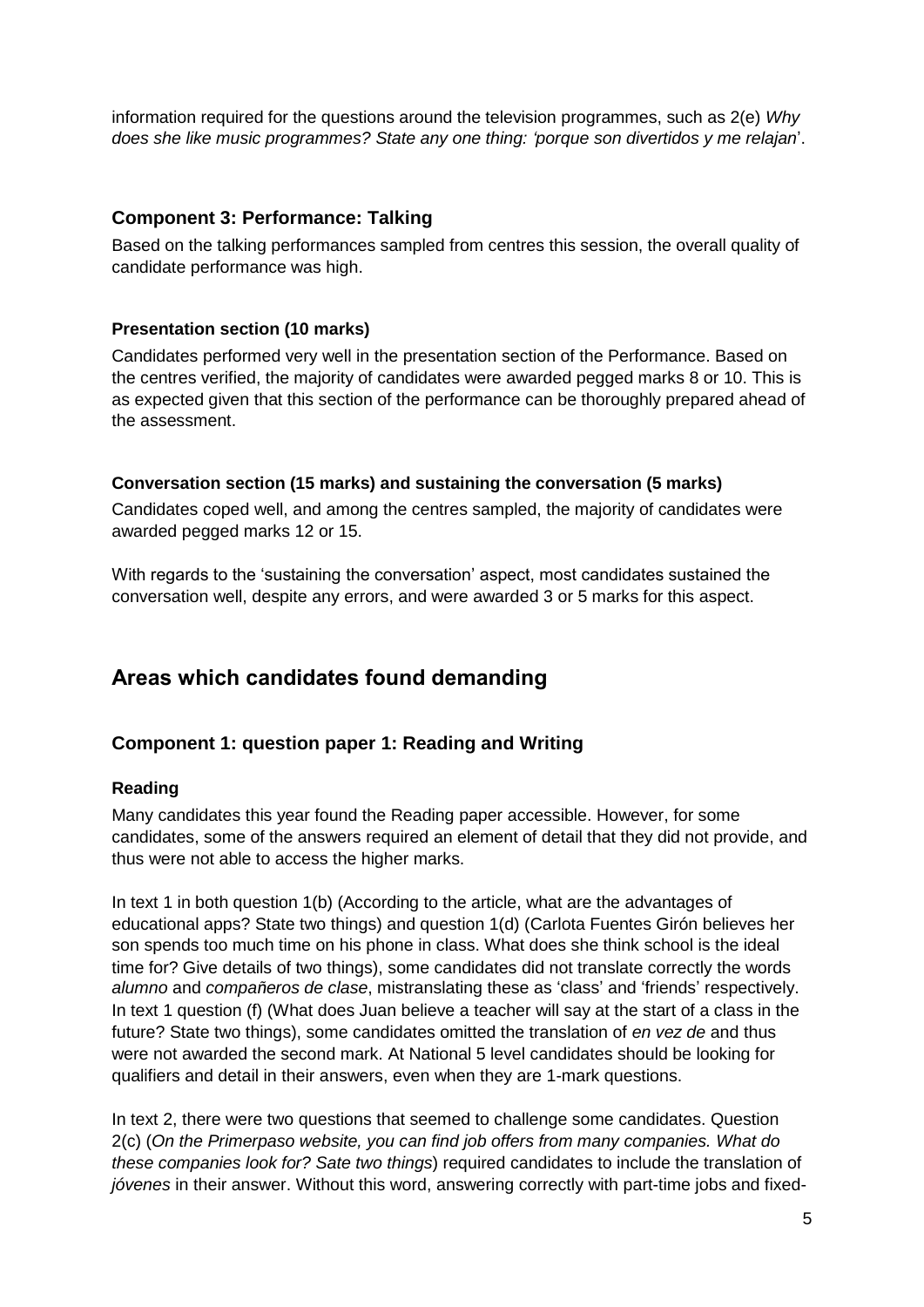term contracts did not actually answer the question. In this same question, there were many mis-translations of *contratos de plazo fijo* (for example: fixed contracts, full-time contracts, fixed contracts of time). Question 2(e) (*The website also offers advice about preparing for an interview*) required candidates to complete the sentence. Some candidates, by using the singular in English, missed out on the mark, as 'value of the company' is not the same as 'values of the company'.

In text 3, again there were some mistranslations of words which appear straightforward but, if mistranslated, do not make sense in the answer. For example, in question 3(b) (*The future seems more positive for travel agencies. What new business is there? State two things*) *el turismo de solteros* was mistranslated as 'tourism for single women' or 'single tourism'. In question 3(c)(i) (*What does his agency specialise in*?), some candidates had difficulty in translating *vacaciones fuera de lo normal* using instead expressions such as 'outdoor' or 'abnormal holidays', or 'holidays away from the normal'.

#### **Writing**

Once again, the standard of the writing task this year was very good, and all markers commented favorably on the writing tasks and how the vast majority of candidates had answered this question.

Most candidates made an effort to include a range of vocabulary and structures appropriate to National 5 level. In terms of content and language resource, many candidates are comfortable with what is required of the writing task. On the other hand, accuracy, rather than content, is still the main challenge for some candidates. Indeed, there were very few writings that fell short on content.

Poor dictionary use, mother tongue/other language interference, and literal translations of idiomatic phrases were again the three main factors affecting accuracy. There were not so many examples of dictionary misuse, this year, but markers noted that there were examples of writings where inaccuracies were either concentrated in the last two unpredictable bullet points or in some cases were throughout the writing task. Markers found that there were job writings that had a high level of accuracy in the first four bullet points, but in the last two the level of control was much lower and more inaccuracies appeared, in particular dictionary misuse (eg some candidates took '*plano*' to mean 'level' in the dictionary when attempting to address bullet point 5).

#### **Component 2: question paper 2: Listening**

With this particular skill, candidates can attempt to 'guess' answers where they are not sure of the Spanish in the Item. Additionally, candidates can also mistranslate an item of vocabulary or a phrase when they mishear a word or wrongly guess the meaning of a word or phrase. This year markers saw these two issues in some of the candidate scripts. In particular, there were some items of vocabulary where some candidates were clearly not familiar with what was being said.

In question 1(c) (*Ana's parents did not allow her to have a mobile phone when she was younger. How did she spend her free time? State two things*) some candidates did not understand '*dibujos animados*' and translated it as 'drawing animals'. Also, in question 2(c)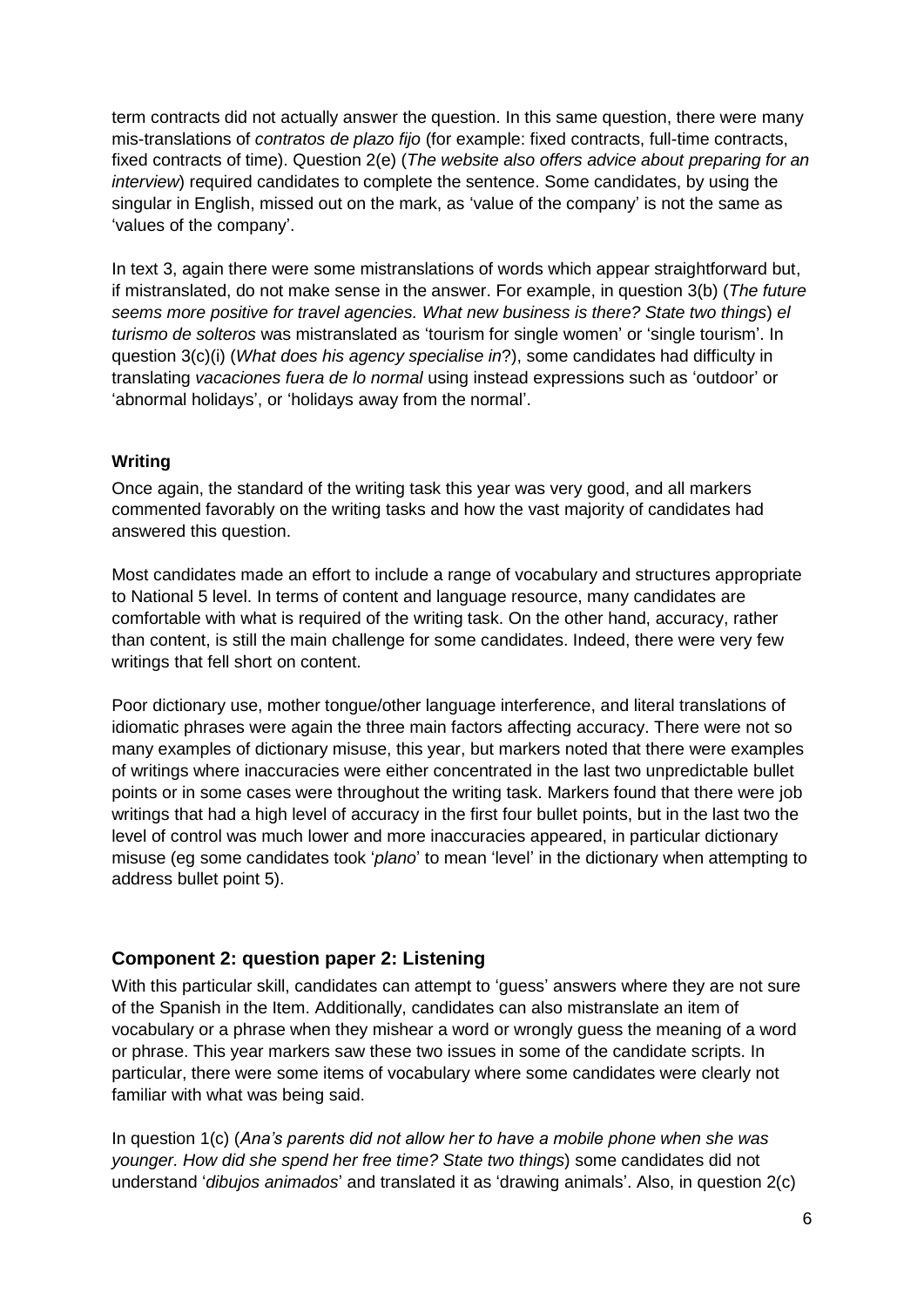(*When does Ana watch television? State any one thing*), some candidates mistranslated *me levanto tarde* as 'she wakes up late'.

Question 2(g)(i) (*Ana almost never watches television with her family. Why is this? Give two reasons*) required some detail and some candidates omitted the fact that it was her brother who prefers to go out with his friends and instead wrote that she preferred going out with her friends ('…*mi hermano… prefiere salir con sus amigos*'). In question 2(g)(ii) (*What does she do instead with her family? State two things*) it was also surprising to see that some candidates were not familiar with the conjugated form of *comer* in the first person plural form (*comemos*).

This year markers did not see as many candidates being general in their answers and many candidates did attempt to answer the questions with answers related to the question vocabulary areas.

#### **Component 3: performance: Talking**

#### **Conversation section**

Some candidates found the conversation section of the Performance more demanding — it is less predictable and involves a series of questions. Nearly as many candidates were awarded pegged mark 12 as those awarded pegged mark 15. However, among the centres sampled, only a few candidates scored pegged marks 9, 6 or 3.

## **Section 3: Advice for the preparation of future candidates**

#### **Component 1: question paper 1: Reading and Writing**

As in previous years, the advice for both **Reading** and **Listening** is that candidates should read questions carefully, respond giving the correct amount of information, and ensure that enough detail is given. At National 5 level, there is an amount of detail required, so candidates should ensure that if qualifiers are in the text, they too should appear in the answer (for example, in Reading, question 1(a) *una herramienta muy poderosa* — a very powerful tool).

Detailed marking instructions for **Reading** and **Listening** are available on the SQA website and show the level of detail required for answers. Candidates should be familiar with the approach behind these ie where detail is required they need this to access the full range of marks.

In **Reading**, candidates should be familiar with and recognise the structures, grammar and detailed language appropriate for this level. Some knowledge of expressions is useful (eg in text 1 *en vez de*, in text 2 *el trabajo de tus sueños* and in text 3 *fuera de lo normal*. Candidates should also be taught to read over their answers and to ensure that what they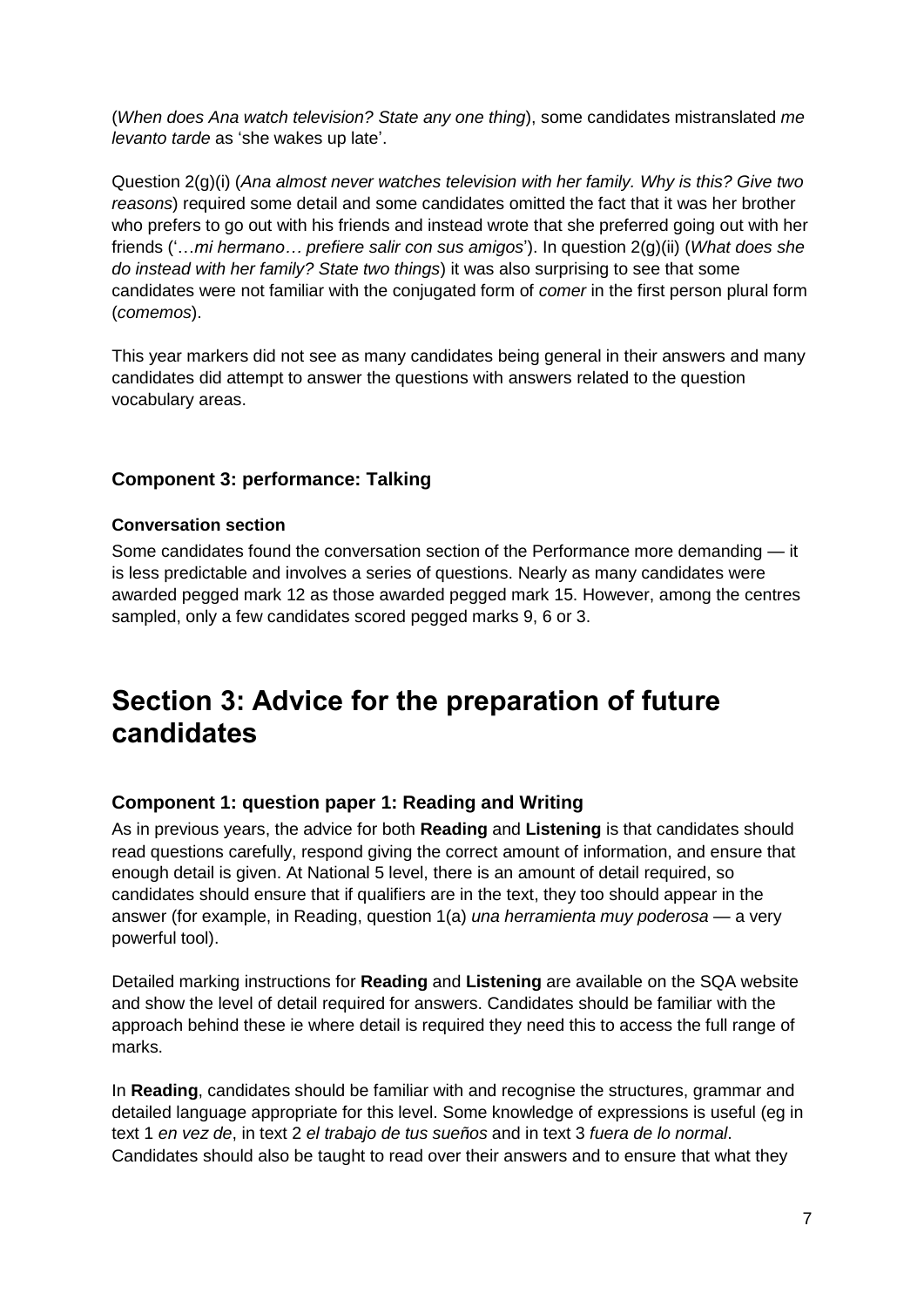have written in English is clear and makes sense. Familiarity with the vocabulary in the broad contexts of society, learning, employability and culture is also useful.

In **Listening,** candidates should be familiar with a range of basic vocabulary from the four broad contexts of society, learning, employability and culture. As well as knowledge of words and phrases, they should also know and understand a range of tenses, and be able to distinguish in Listening the use of the first-person singular with other forms of the verb (for example, in Item 2, *mi hermano piensa* and *comemos juntos*).

In **Writing,** candidates have been very well prepared by centres this year, given the overall performance in this part of the course assessment. Candidates should develop ways of addressing the first four bullet points that allow them to use a range of vocabulary and structures, as well as applying knowledge of verbs, persons of verbs and tenses. Candidates should be able to provide at least one accurate sentence for each of the two unpredictable bullet points, so centres are strongly encouraged to allow candidates to practise manipulating the language in a wide range of unfamiliar bullet points.

### **Component 3: Performance: Talking**

While the overall quality of candidate performance was high, pronunciation in Spanish remains one of the main difficulties for many candidates. Assessors and verifiers must be able to understand candidates, no matter how good the content and language resource may be in the talking performance.

In some performances, incorrect pronunciation, intonation and word stress detracted from the overall impression. Centres are encouraged to ensure their candidates use listening materials (in the classroom setting or, for example through web-based materials out of school time) as a source for modelling their pronunciation.

Grammatical accuracy was generally good, but in the conversation section some performances were weaker, with gender errors, and problems with agreement of adjectives and verbs. Centres should continue with grammar practice and encourage candidates to use a variety of persons and tenses, where appropriate.

Many performances demonstrated confident delivery and flow in the presentation, with a variety of opinions and time phrases. Centres should encourage their candidates to avoid rushing the delivery of the presentation.

In the conversation section, centres are encouraged to ensure candidates have a variety of strategies for asking for questions to be repeated, or language structures and phrases to use when they have not understood any aspect of the conversation. Candidates who were able to use interjections, ask relevant questions and use idiomatic phrases were able to sustain the conversation well. Centres are encouraged to continue to prepare candidates in this way.

Where candidates struggle to answer certain questions, assessors should continue to support them by rephrasing, asking another question or changing the topic. Assessors should give candidates the appropriate response or thinking time before doing this.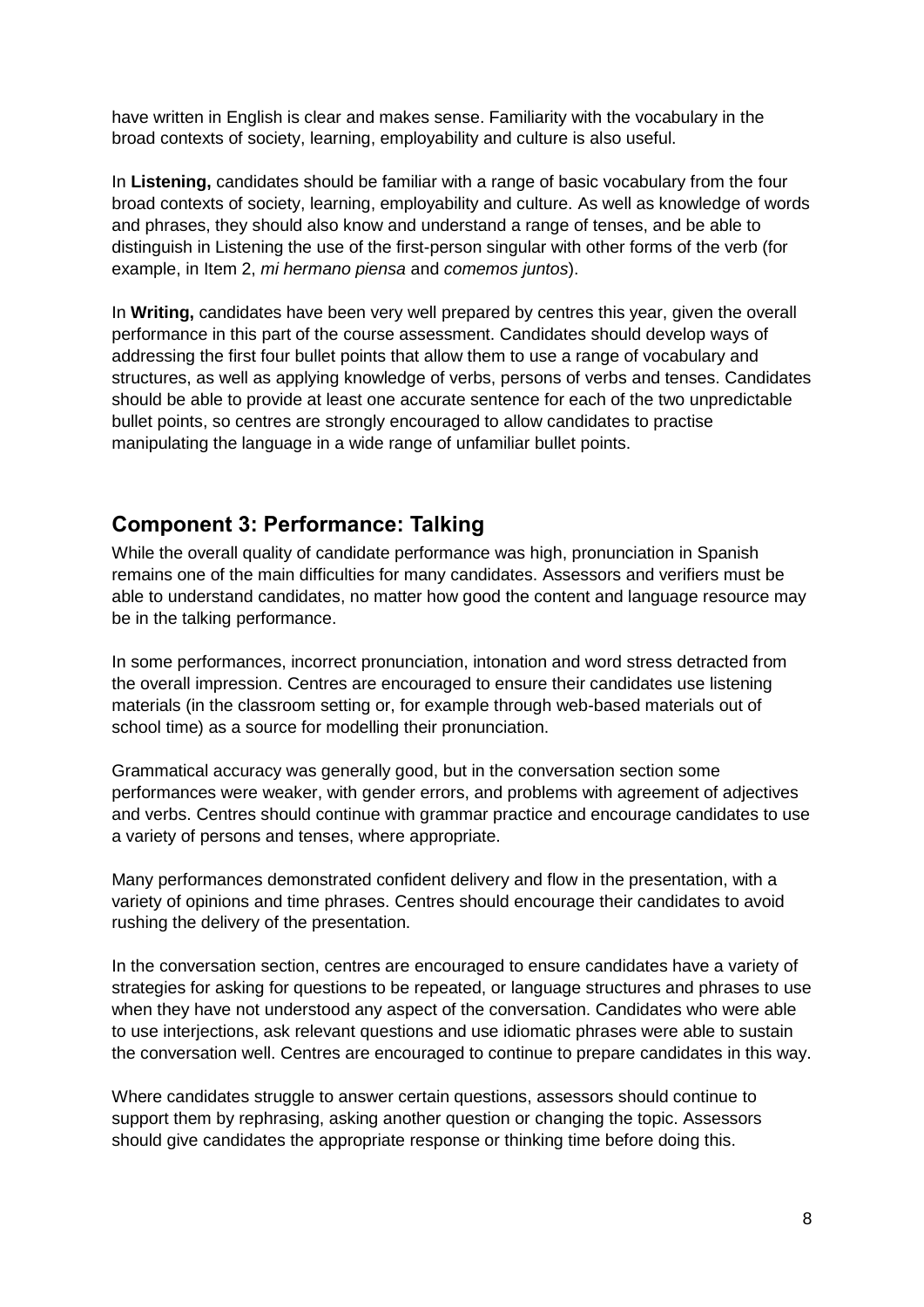The length of the performances sampled varied. Centres are advised to refer to the advice on the recommended duration of the presentation and the conversation. This is to make sure candidates are able to demonstrate their ability to meet the demands of the task at National 5 as provided in the document 'Modern Languages Performance-talking, General assessment information' (National 5).

A few of the conversations were prolonged, and some were significantly shorter than the recommended duration. Neither approach is necessarily to the candidate's benefit.

As noted in last year's Spanish course report, there was a tendency for some candidates to give what appeared to be short, 'mini-presentation' answers in the conversation. While candidates may wish to prepare language and phrases for topic-related questions, centres are encouraged to continue to put open-ended questions to candidates which can elicit detailed language in the answers.

Centres are also encouraged to put a variety of questions to candidates, which can provide scope for shorter and more extended answers to produce a more varied conversation.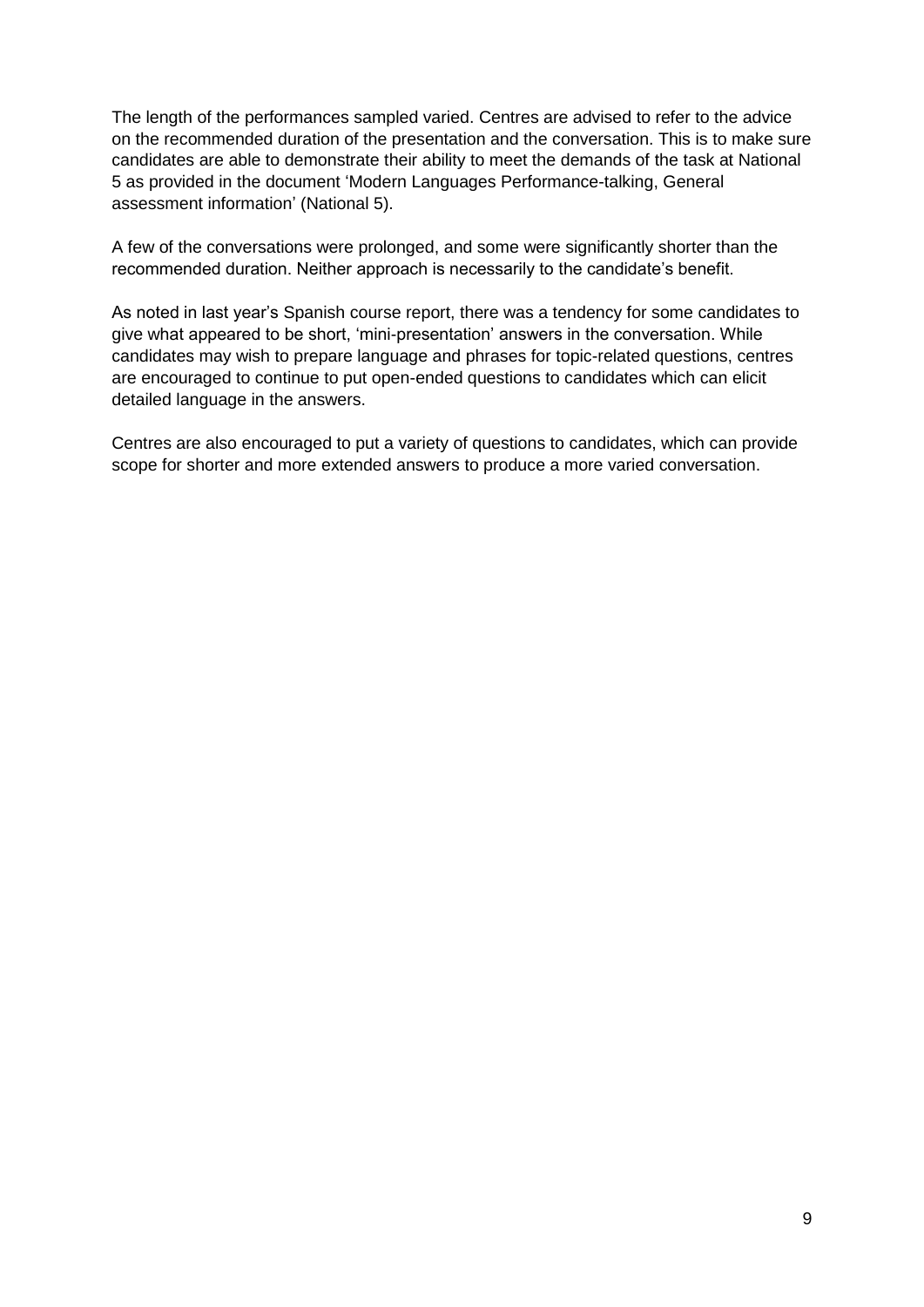## **Grade Boundary and Statistical information**

## **Statistical information: update on Courses**

| Number of resulted entries in 2016 | 4417 |
|------------------------------------|------|
| Number of resulted entries in 2017 | 4489 |

### **Statistical information: Performance of candidates**

### **Distribution of Course awards including grade boundaries**

| <b>Distribution of Course</b><br>awards | $\%$  | Cum. %                   | Number of candidates | Lowest<br>mark |
|-----------------------------------------|-------|--------------------------|----------------------|----------------|
| Maximum Mark -                          |       |                          |                      |                |
| A                                       | 58.8% | 58.8%                    | 2639                 | 68             |
| B                                       | 18.5% | 77.3%                    | 831                  | 58             |
| C                                       | 12.4% | 89.7%                    | 558                  | 48             |
| D                                       | 4.1%  | 93.8%                    | 184                  | 43             |
| No award                                | 6.2%  | $\overline{\phantom{a}}$ | 277                  |                |